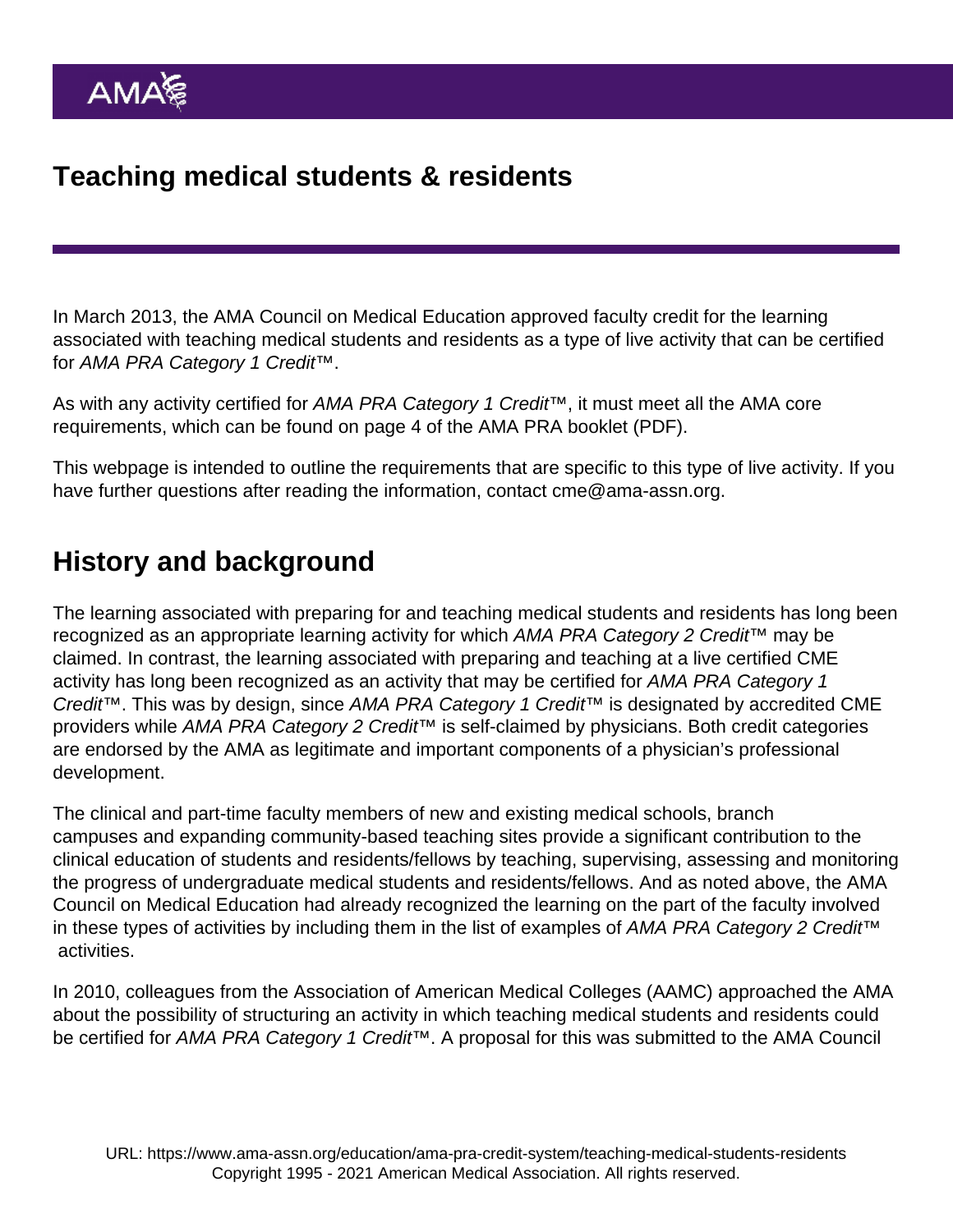on Medical Education in 2011.

In conversations between AAMC and the AMA, and after consultation with the Accreditation Council for Continuing Medical Education, a pilot project was designed, presented to and approved by the Council on Medical Education of the AMA. Since these activities were already acknowledged as AMA PRA Category 2 Credit<sup>™</sup> by the council, the purpose of the AAMC-led pilot study, in collaboration with the AMA, was to describe and document the formal learning activity that occurs as a result of interacting with, teaching of, and assessing the competence of medical students and residents. For the pilot phase, April–November 2012, the council approved the awarding of up to 10 AMA PRA Category 1 Credits™ for such learning activities for each faculty member that participated in the pilot. We want to recognize the work of the steering committee and particularly the leadership of Dave Davis, MD, Barbara Barnes, MD and Carol Goddard.

The council reviewed the data generated by the pilot and, at its March 2013 meeting, approved faculty credit for teaching medical students and residents as a type of live activity that may be certified for AMA PRA Category 1 Credit<sup>™</sup> if it meets the established requirements listed below.

# AMA format specific requirements for faculty credit for teaching medical students and residents

Accredited CME providers may award AMA PRA Category 1 Credit™ to physician faculty to recognize the learning associated with the preparation for and teaching of medical students and residents/fellows in LCME/ACGME accredited facilities/programs.

To be certified for AMA PRA Category 1 Credit™, this live activity—teaching medical students and residents—must:

- Be certified by an institution that, in addition to being an accredited CME provider (or working in joint sponsorship with an accredited CME provider), is accredited by the LCME (to certify teaching medical students), the ACGME (to certify teaching residents/fellows) or both.
- Provide clear instructions to the physicians that define the educational process of the activity (documentation, timelines, etc.).

Designating and awarding credit for participation in the live activity teaching medical students and residents:

Physician faculty may be awarded credit based on a 2-to-1 ratio to teaching time. For example, faculty may be awarded 2 AMA PRA Category 1 Credits™ for 1 hour spent teaching or 1.5 AMA PRA Category 1 Credits™for 45 minutes spent teaching. Credits should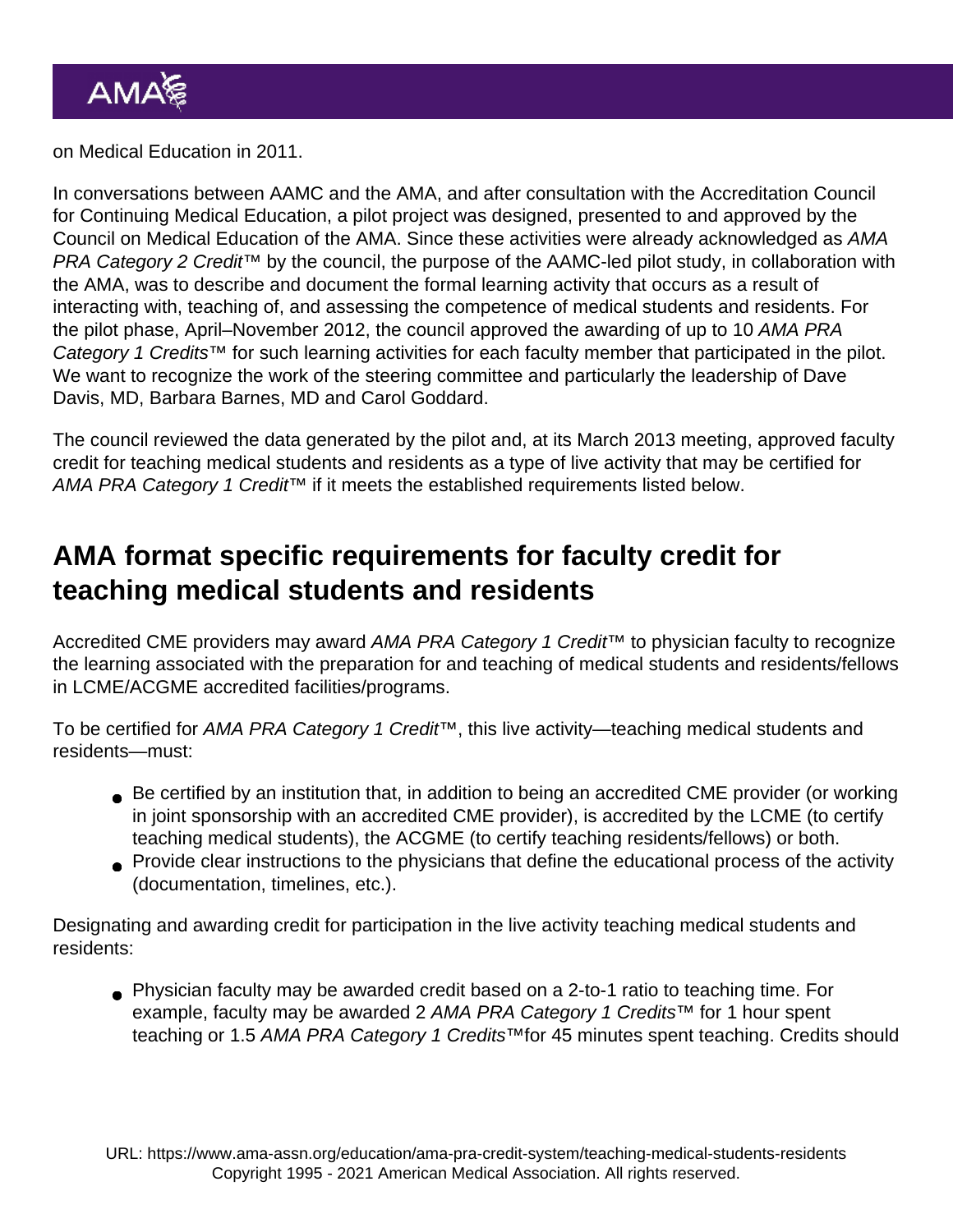be rounded to the nearest one-quarter credit.

- AMA PRA Category 1 Credit<sup>™</sup> should only be awarded for teaching that is verified by the UME and/or GME office. (Faculty may not receive credit more than once for the same time period, even if the audience involves residents and students from more than 1 program, being verified by 2 or more different LCME/ACGME programs.) Examples of a mechanism to accomplish this include, but are not limited to, a list of faculty approved for credit from the UME and/or GME office, or a co-signature by a UME/GME authority on credit documentation/claim forms provided by physician participants.
- In addition to the institution being ACGME accredited, the residency/fellowship program itself must also be ACGME accredited in order for faculty to be awarded AMA PRA Category 1 Credit™ for teaching residents/fellows in that program.
- Physicians may claim credit for a variety of interactions. Types of teaching activities include, but are not limited to, formal presentations to medical students, residents; development of cases, clinical problems; supervising clinical or simulated activities; instruction on clinical or other skills; assessing learner performance (clinical or simulation settings); mentoring QI or PI projects; and mentoring of scholarly activities.

As with any activity certified for AMA PRA Category 1 Credit™, this type of live activity must also meet all of the AMA core requirements (in addition to the eligibility requirements listed above).

# Credit designation statement for faculty credit for teaching medical students and residents

Due to the nature of faculty credit for teaching medical students and residents/fellows, the standard credit designation statement needed adjustment as the number of credits will not be known in advance. The following credit designation statement should be used in its place for this type of activity only:

The [name of accredited CME provider] designates this live activity for a maximum of 2 AMA PRA Category 1 Credits<sup>™</sup> per 1 hour of interaction with medical students and/or residents/fellows. Physicians should claim only the credit commensurate with the extent of their participation in the activity.

# FAQ: Certifying teaching medical students/residents as a live AMA PRA Category 1 Credit™ activity